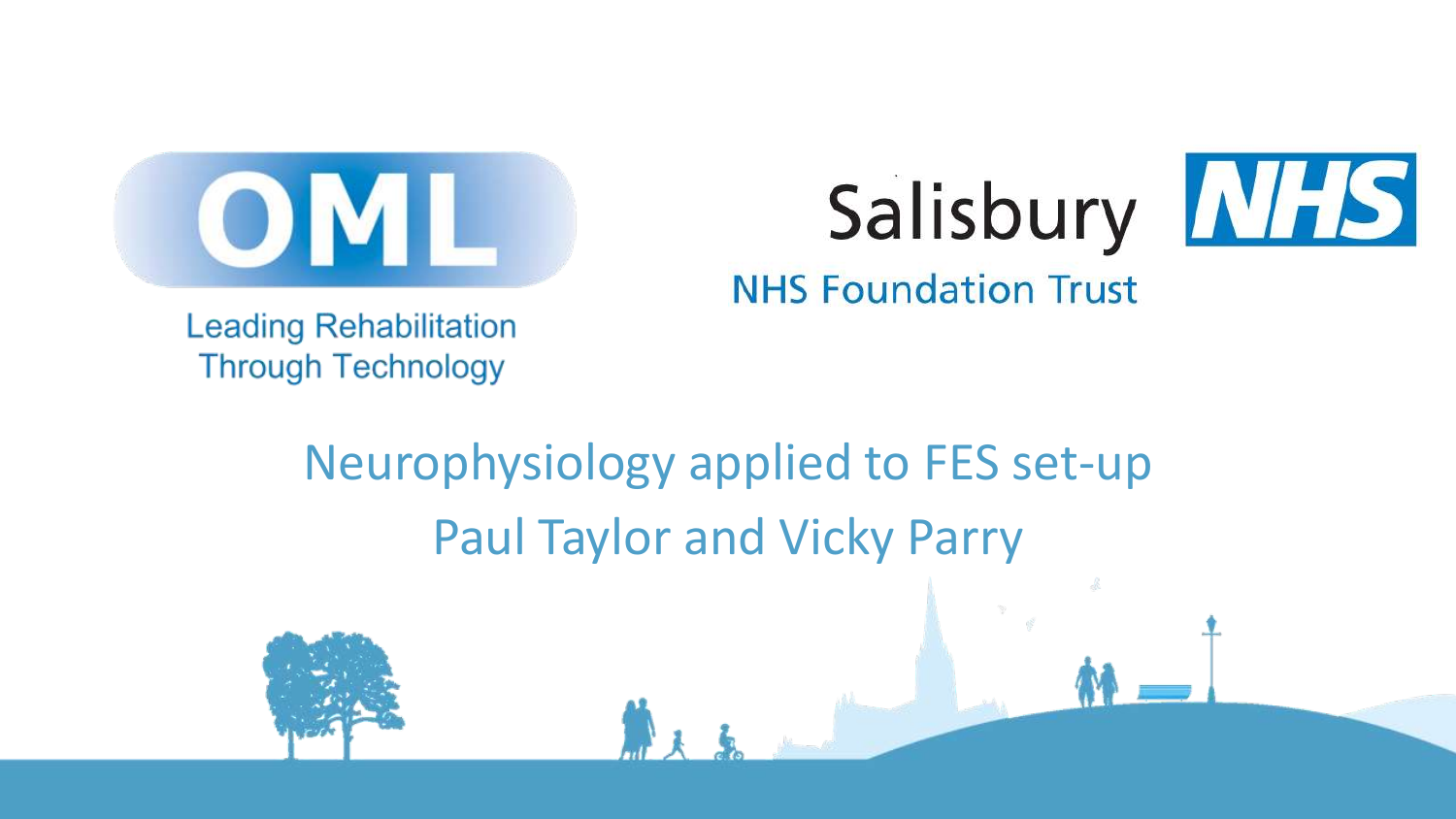## **Stimulation waveform**

What it is Why it makes a difference When to change it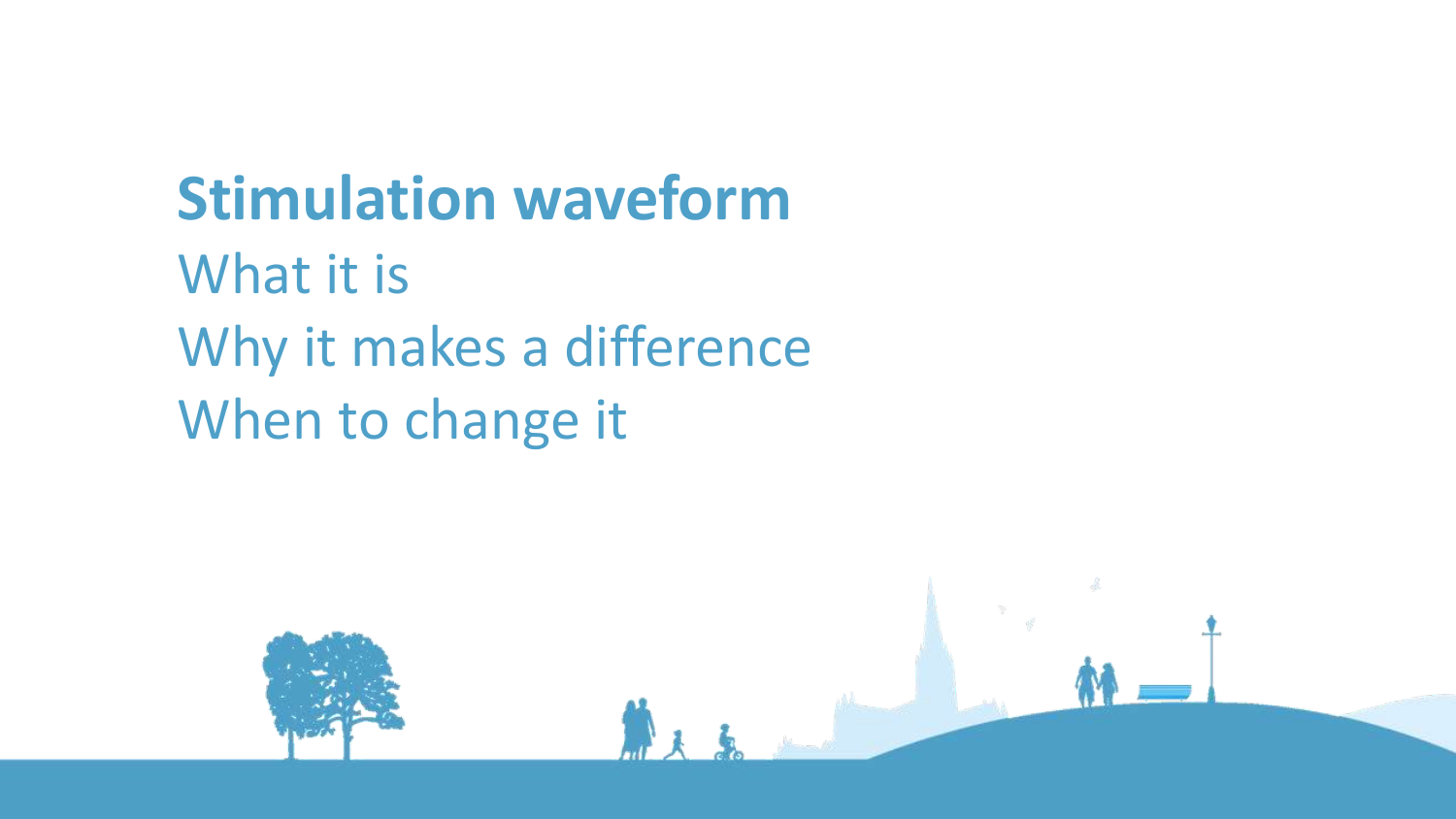#### **Functional Electrical Stimulation [FES]:**

The production and control of movement in paralysed muscle by application of electrical impulses for the purpose of functional use

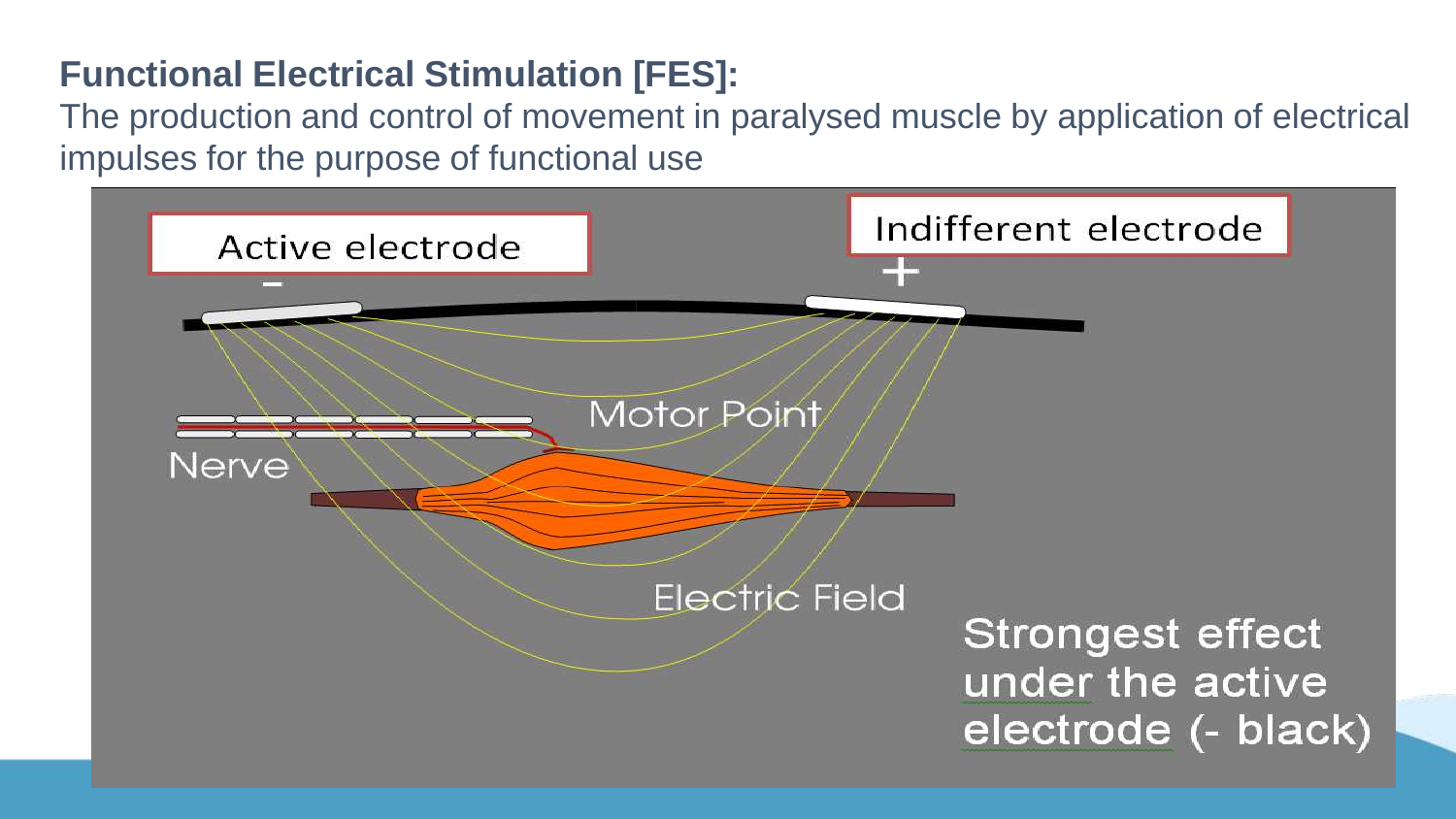## Output waveform

#### **Asymmetrical biphasic**

Strong positive pulse followed by weaker but longer negative pulse

**SYM. ASYM.**

Stronger response under active electrode (black pin)



Every other pulse reversed polarity

**SYM.**

**ASYM.**

Same response under

both electrodes

Less risk of skin reaction

Can be more comfortable

Can balance eversion and inversion



NB. The current will often need to be adjusted when changing between waveforms.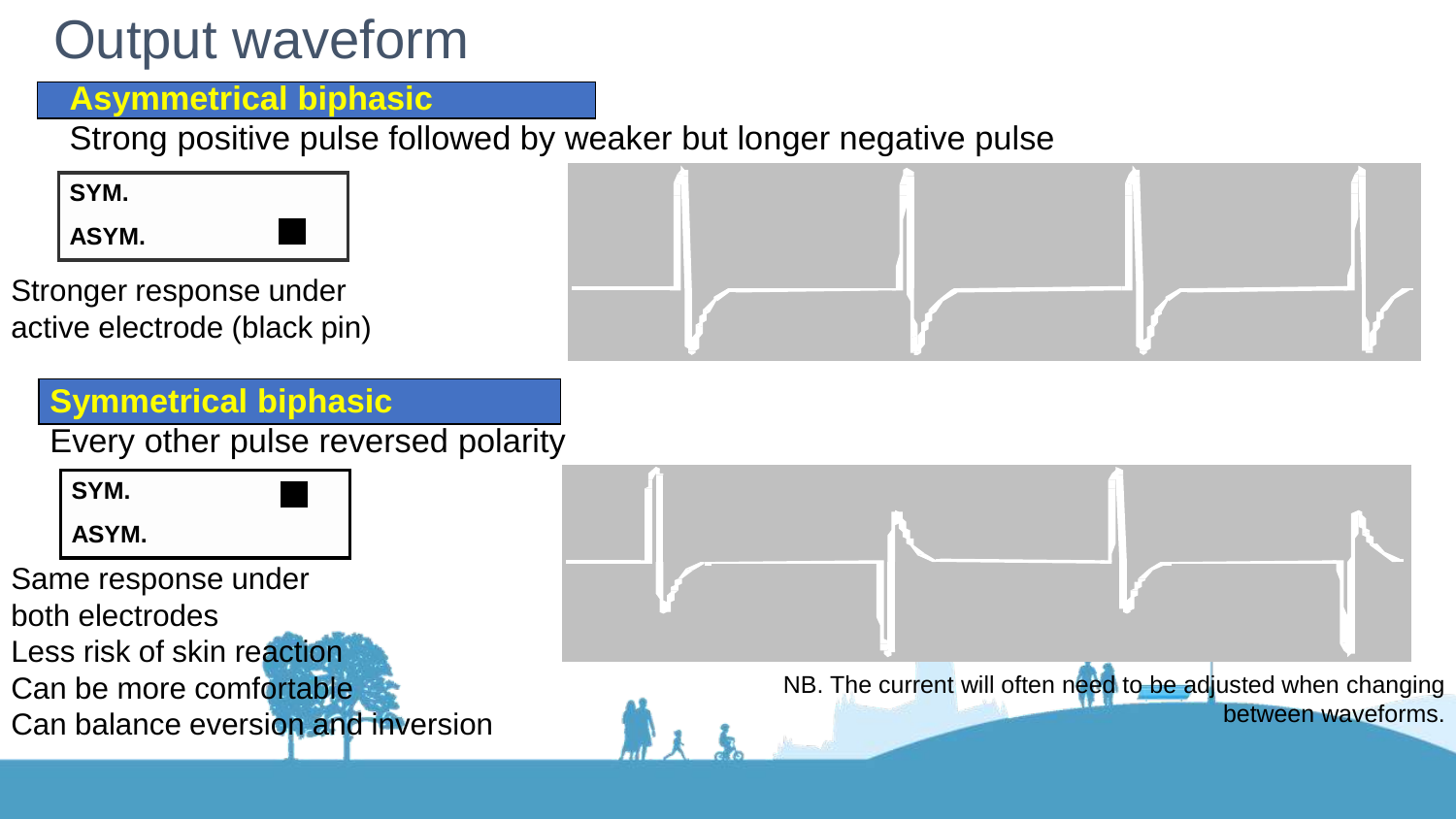When not active the balance of positive and negative ions causes the inside of a nerve to be negative relative to its outside

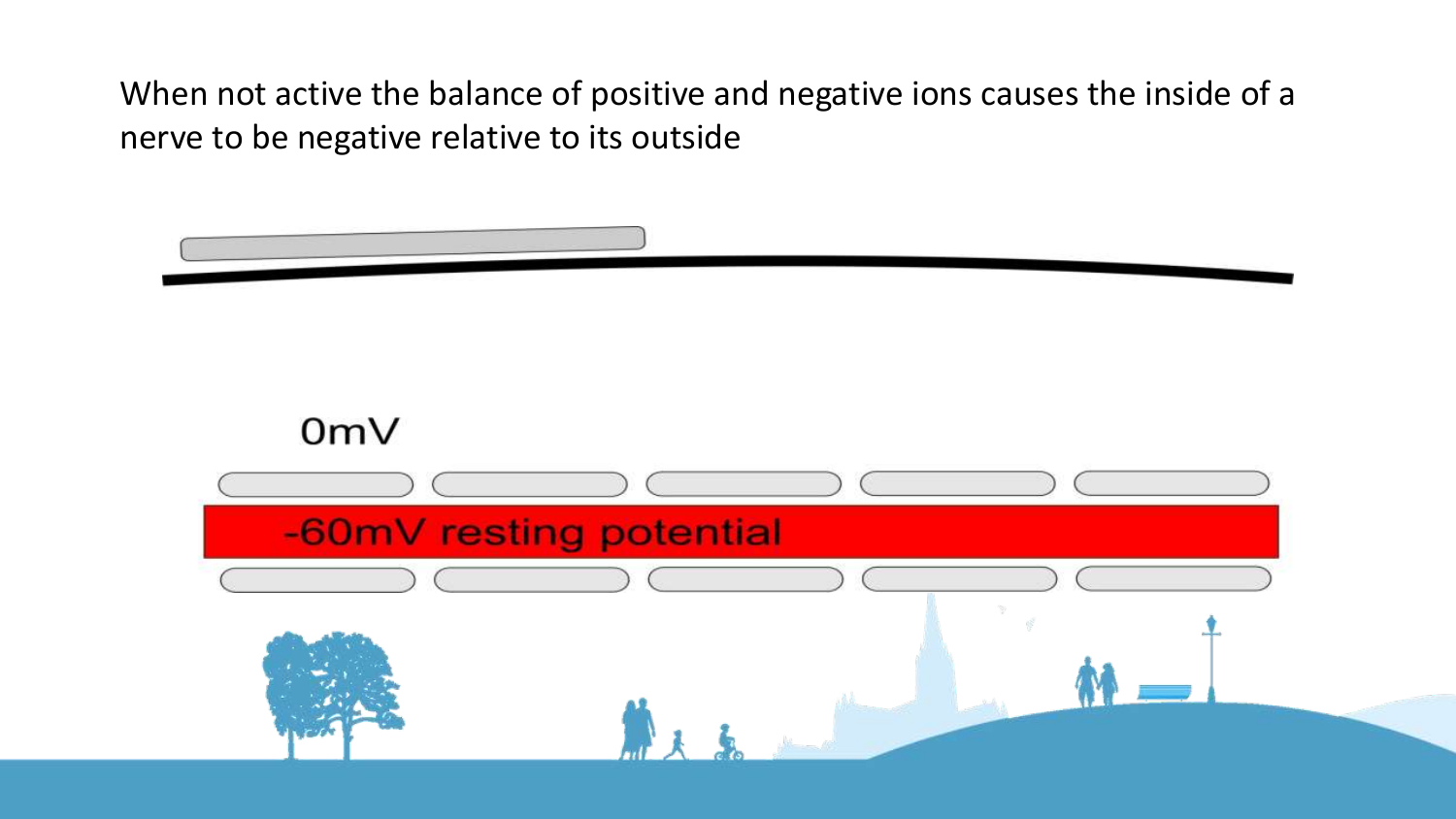Stimulation cause ions to flow towards the electrode. Positive ions move away from the nerve causing the area outside the nerve to become negative relative to the inside.

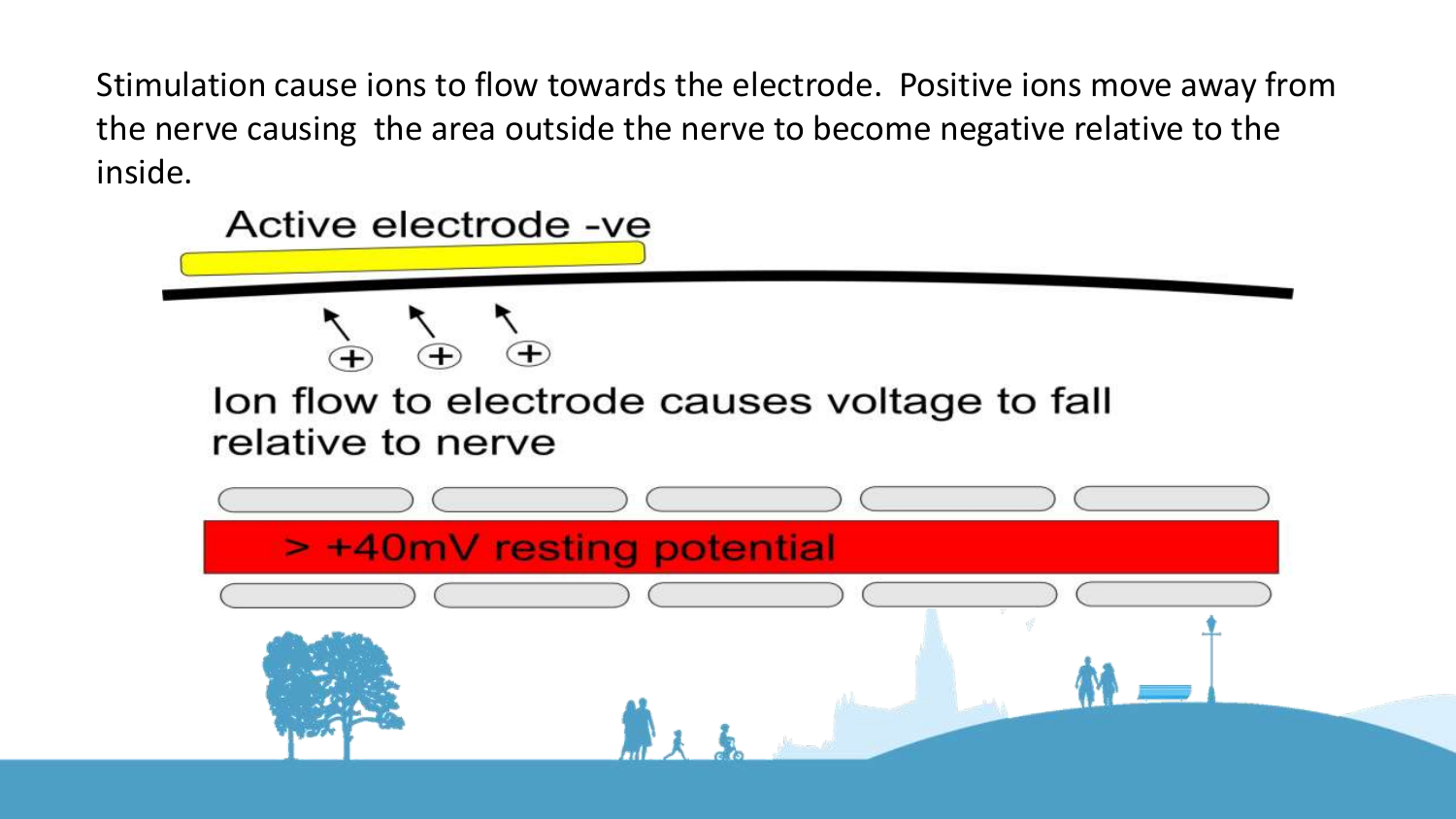Once the voltage falls enough so the inside of the nerve becomes 40mV positive relative to the out side and the threshold is passed to open the ion channels. This causes an action potential.

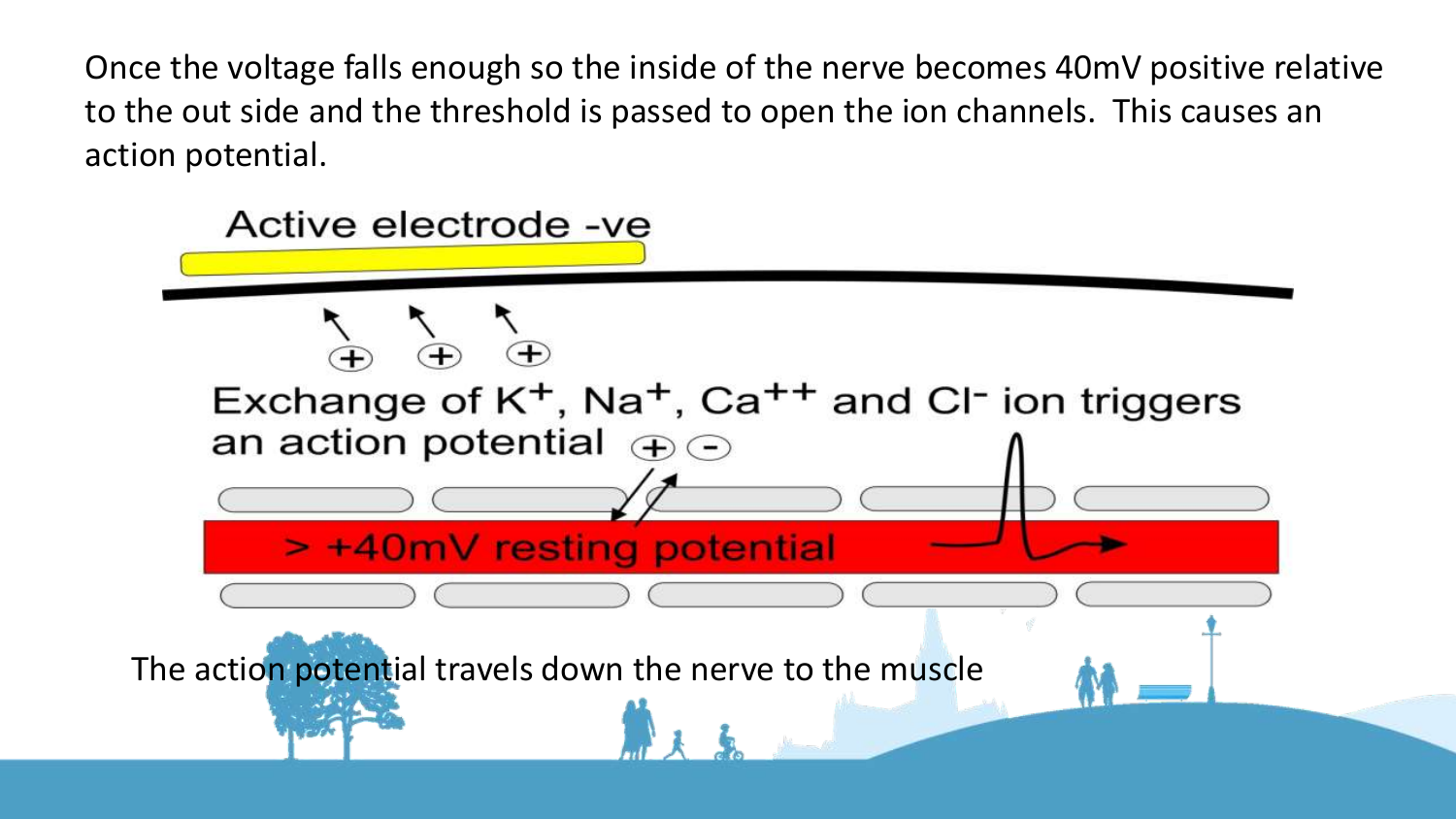The indifferent electrode will also cause the nerve to become positive in the negative part of the cycle. This a smaller effect because it reaches a lower negative threshold.

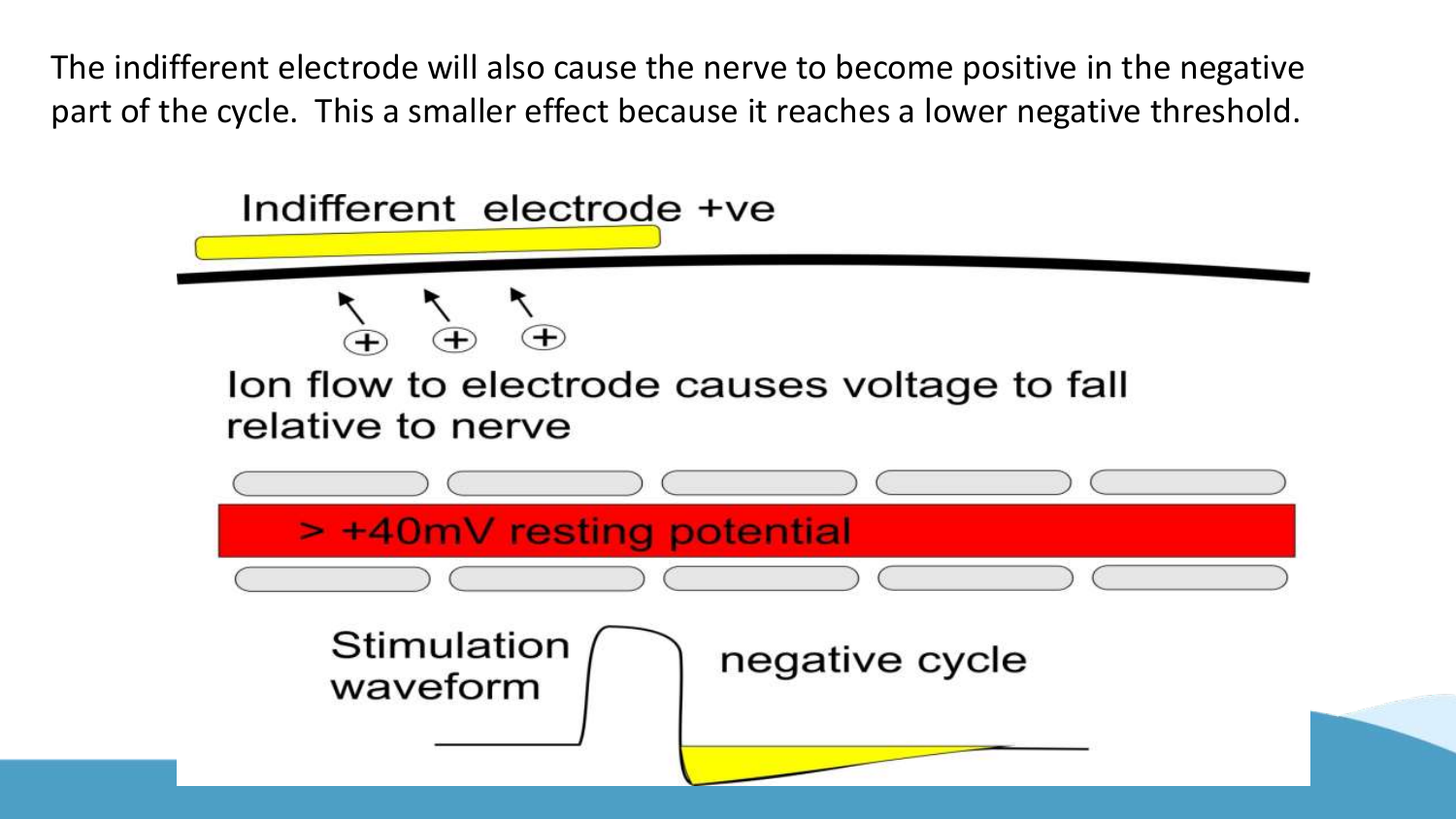**Standard electrode positions with ASYM waveform.** The active electrode stimulates both strong dorsiflexion and eversion. The indifferent electrode stimulates less strong dorsiflexion and inversion.

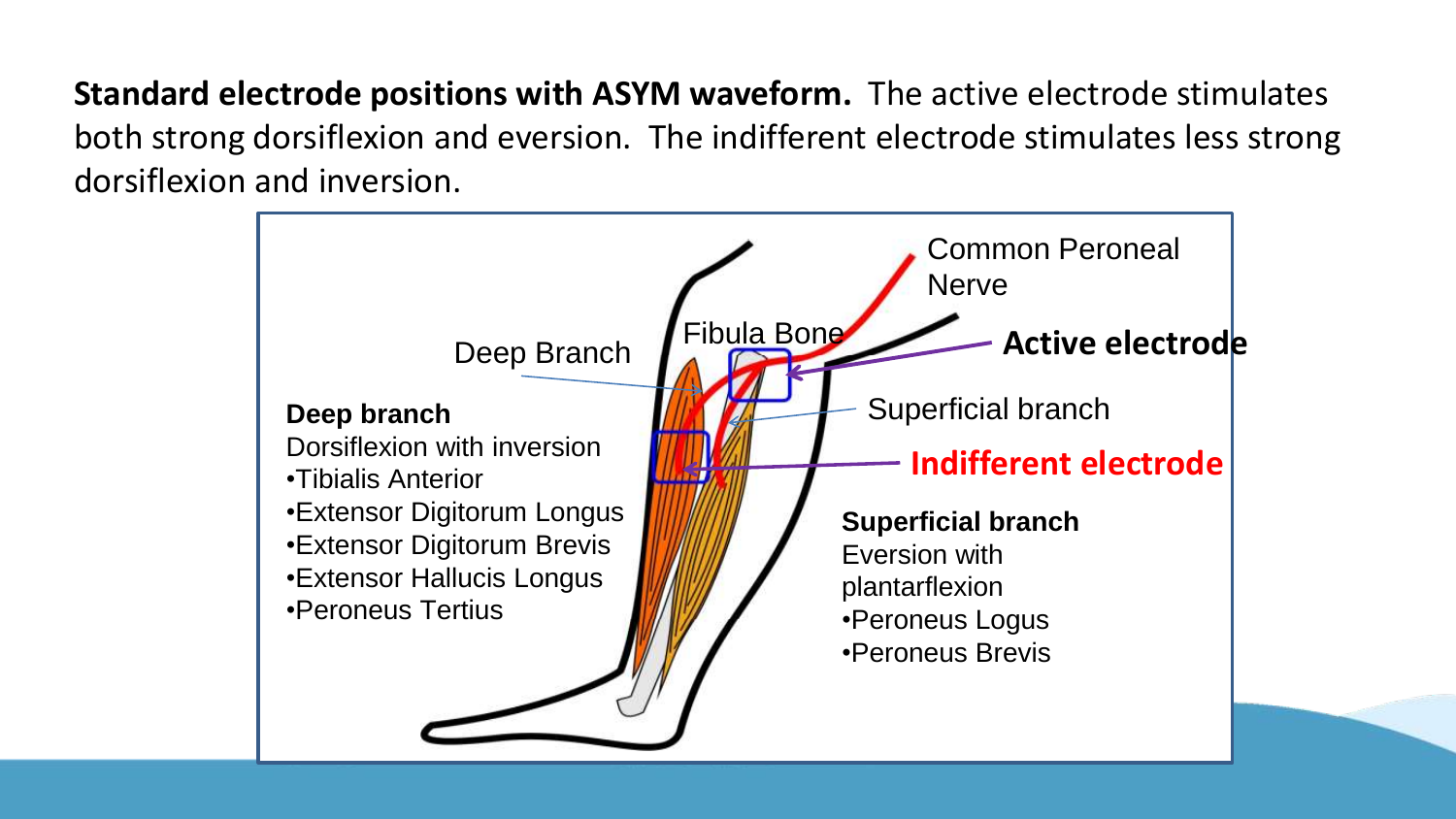**Reverse polarity electrode positions with ASYM waveform.** The active electrode stimulates strong dorsiflexion and inversion. The indifferent electrode stimulates less strong dorsiflexion and eversion.

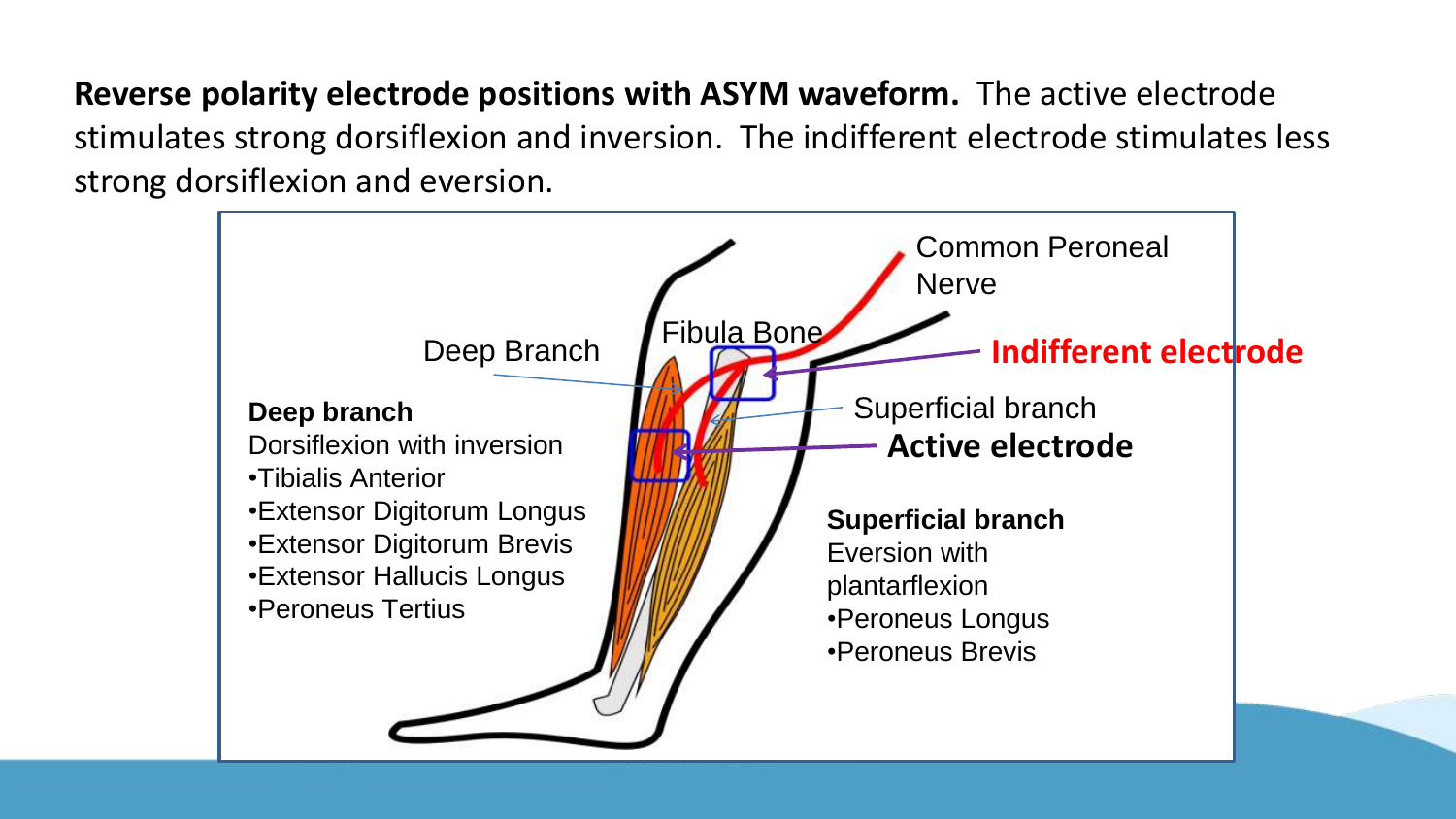**Symmetrical Biphasic wave form**. Every other pulse has reveres polarity. There is no longer an active or indifferent electrode

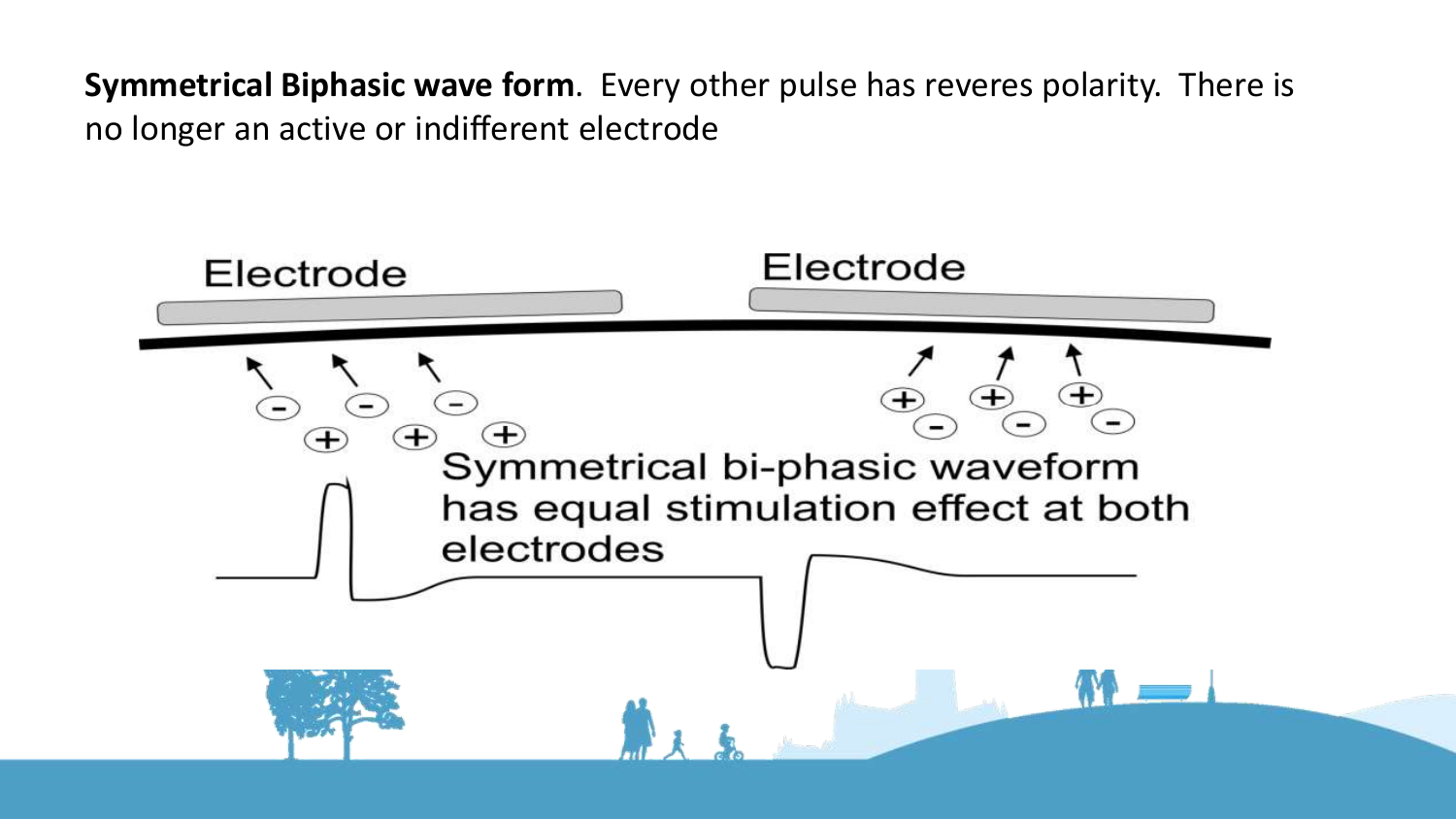**Standard electrode position with SYMM waveform.** Electrode 1 stimulates dorsiflexion and Eversion. Electrode 2 stimulated dorsiflexion and inversion.

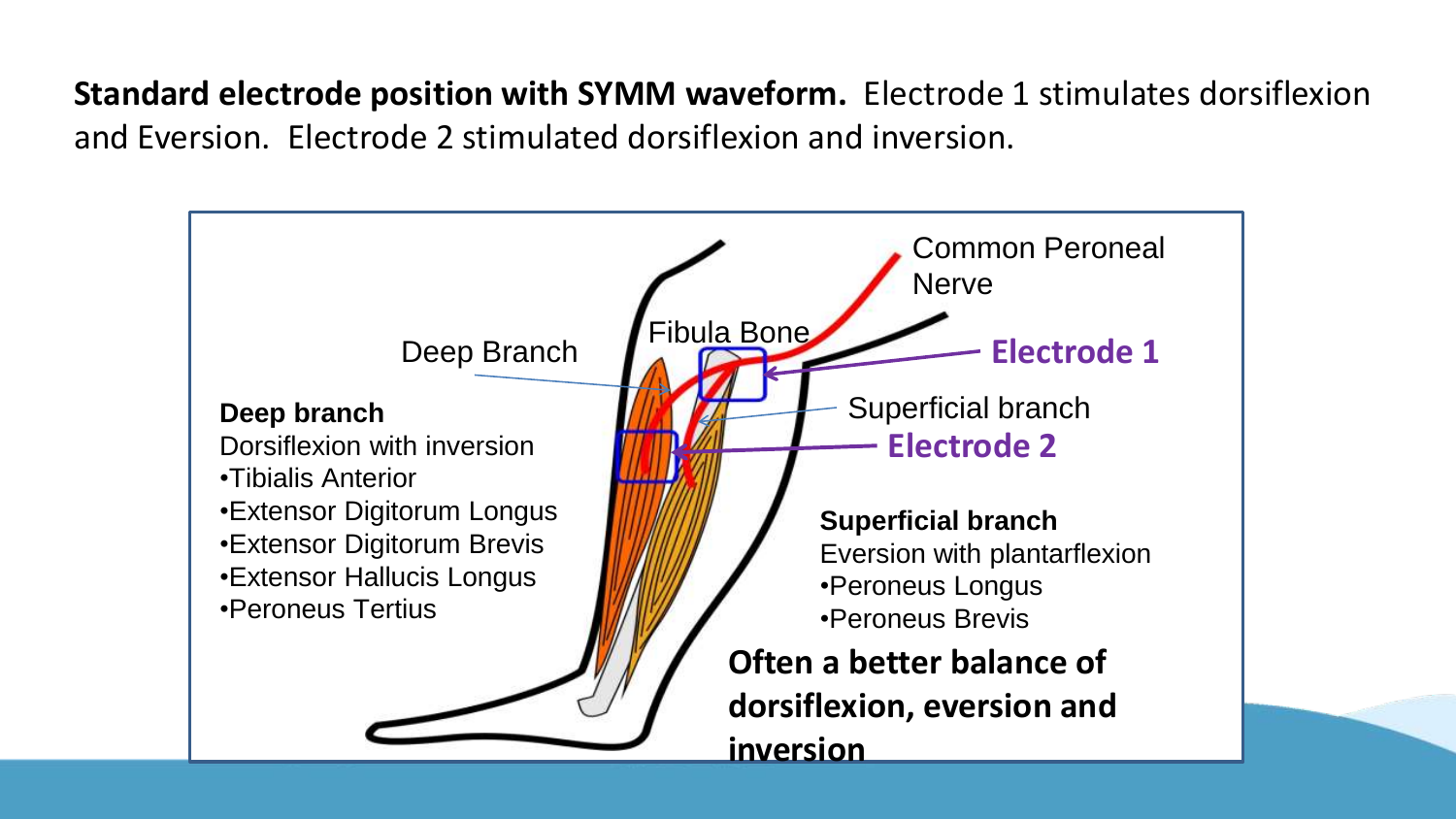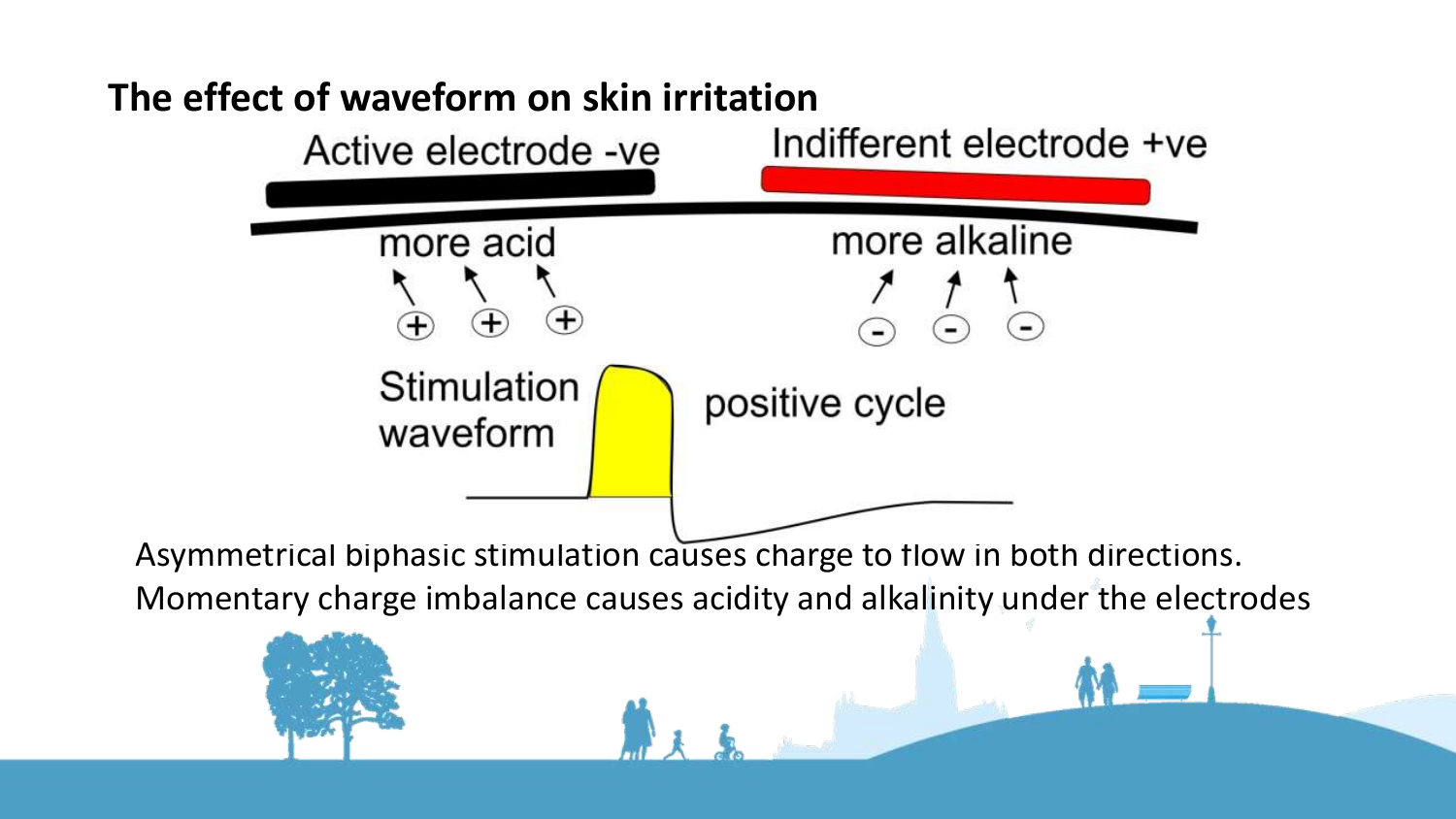

Over the whole stimulation cycle the ion flow is balanced and hence the balance of acidity and alkalinity is also balanced. However, threshold effects may prevent perfect balanced charge.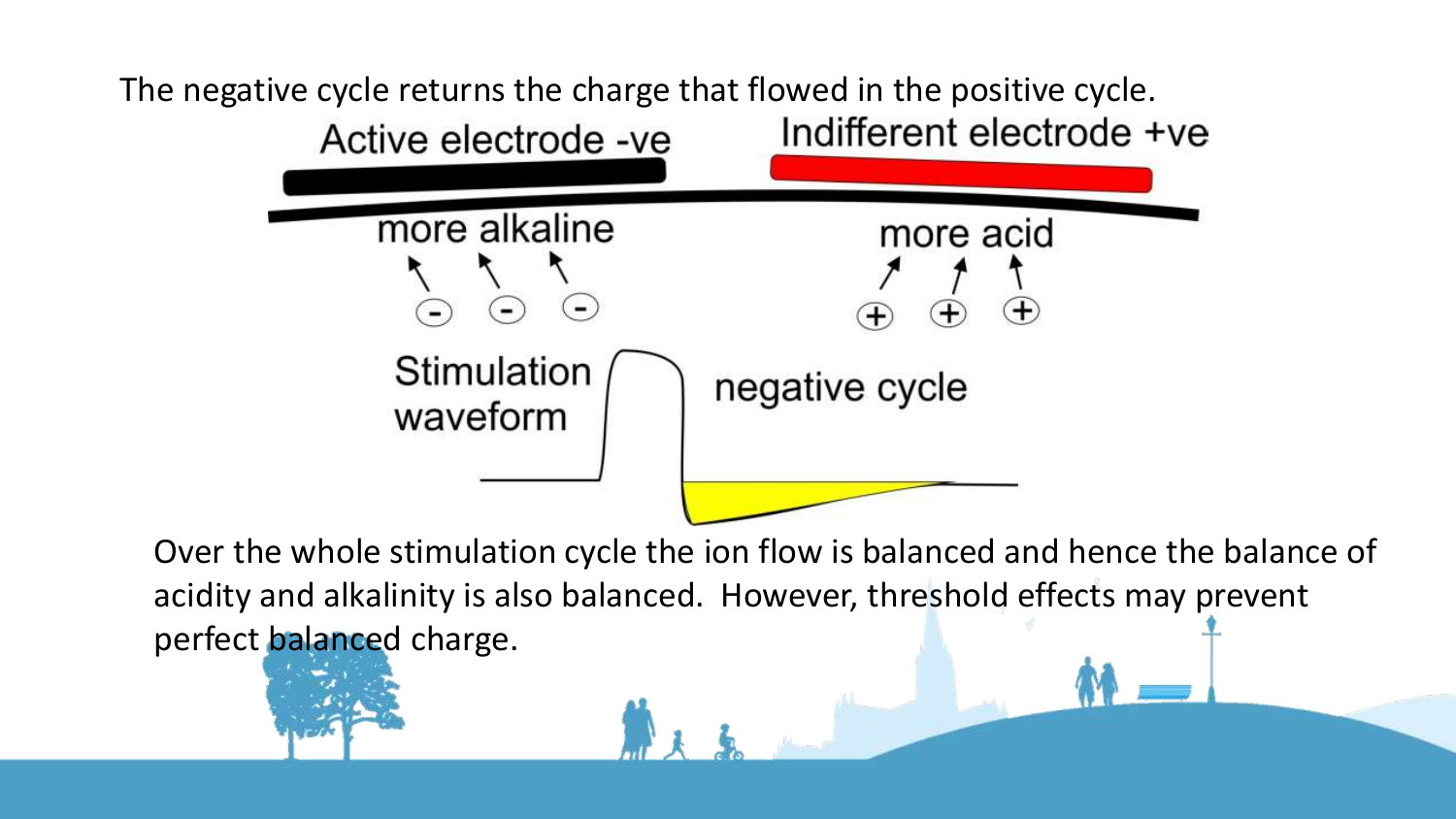A symmetrical biphasic waveform balances both charge and current intensity

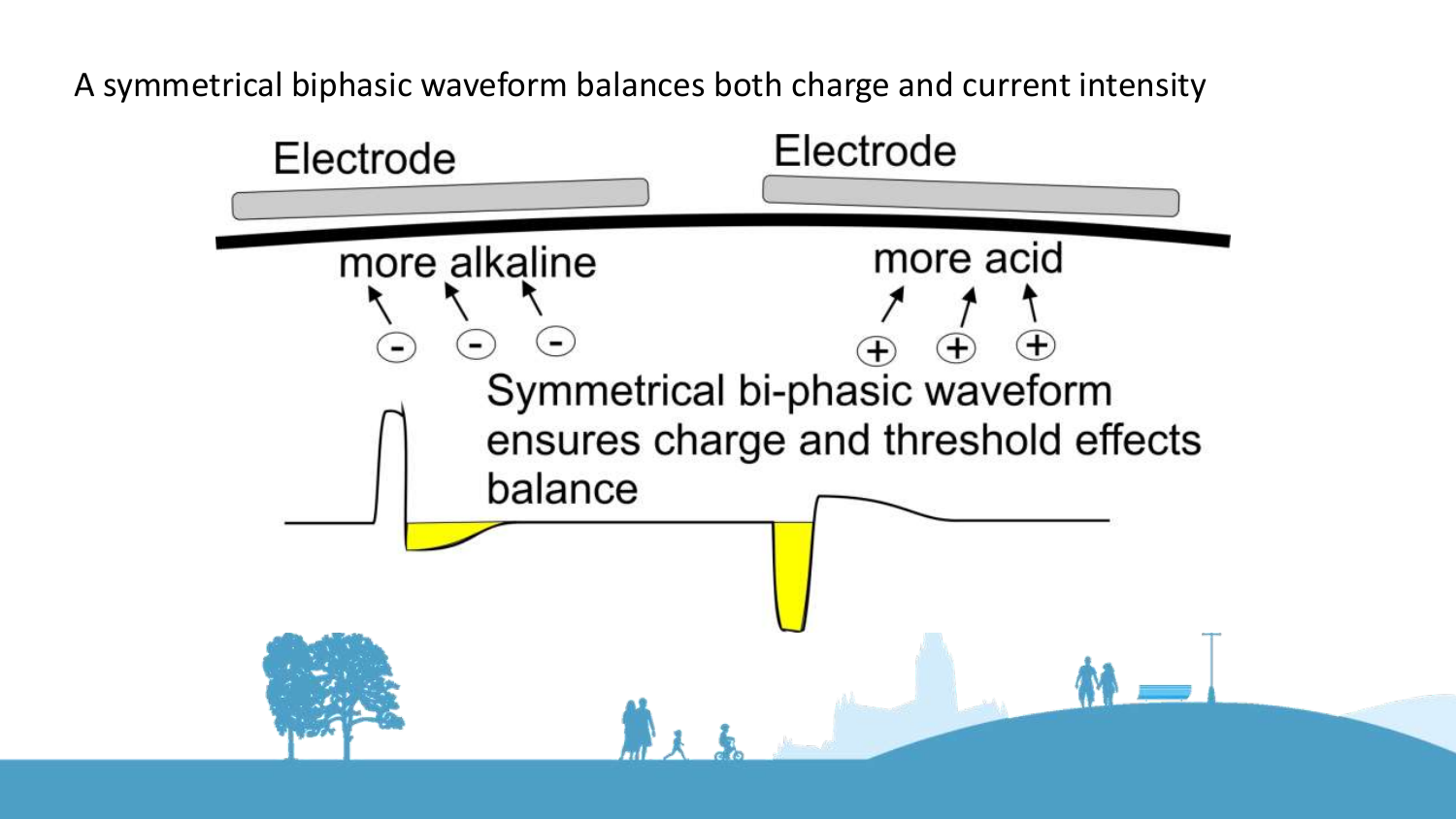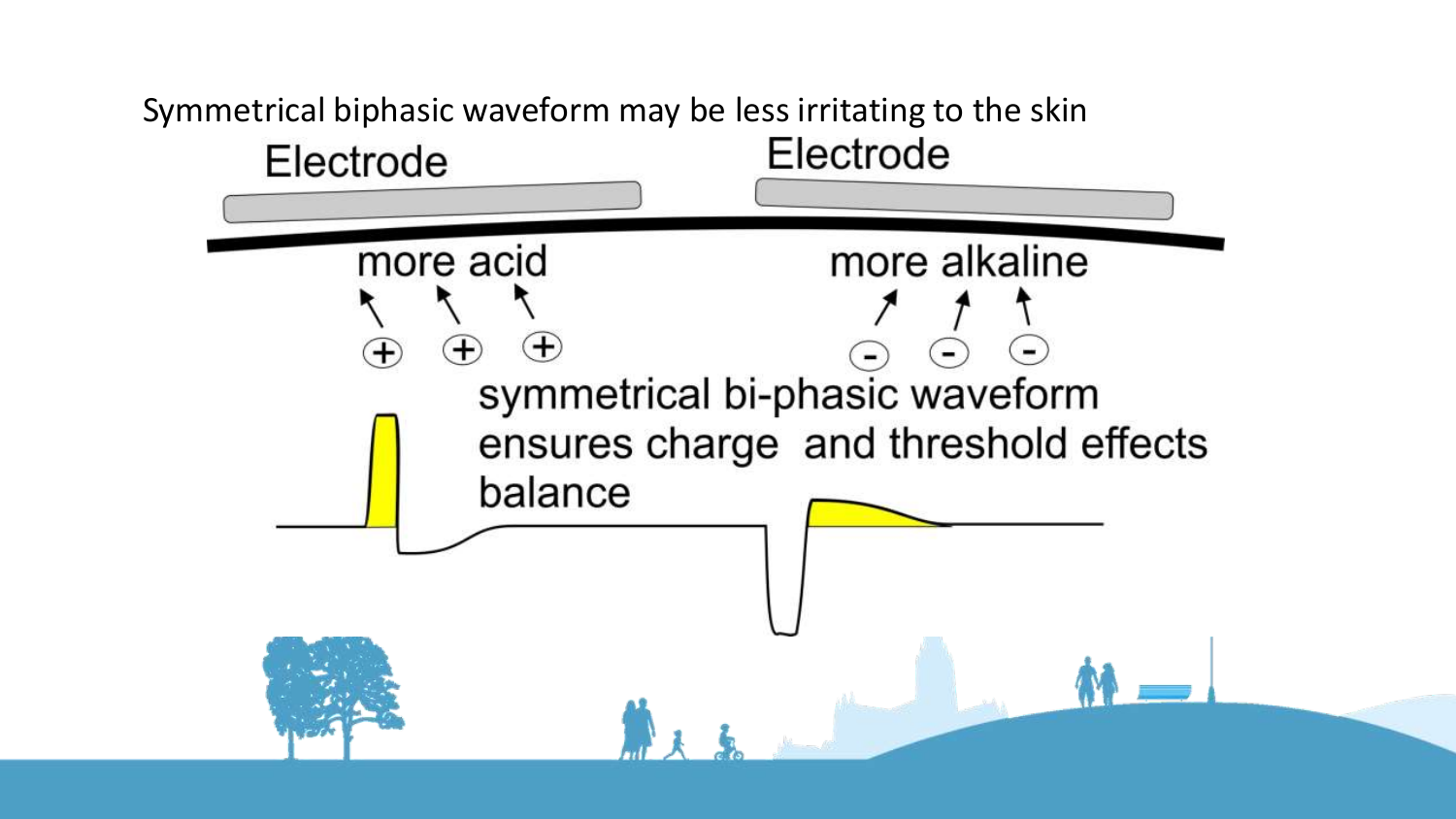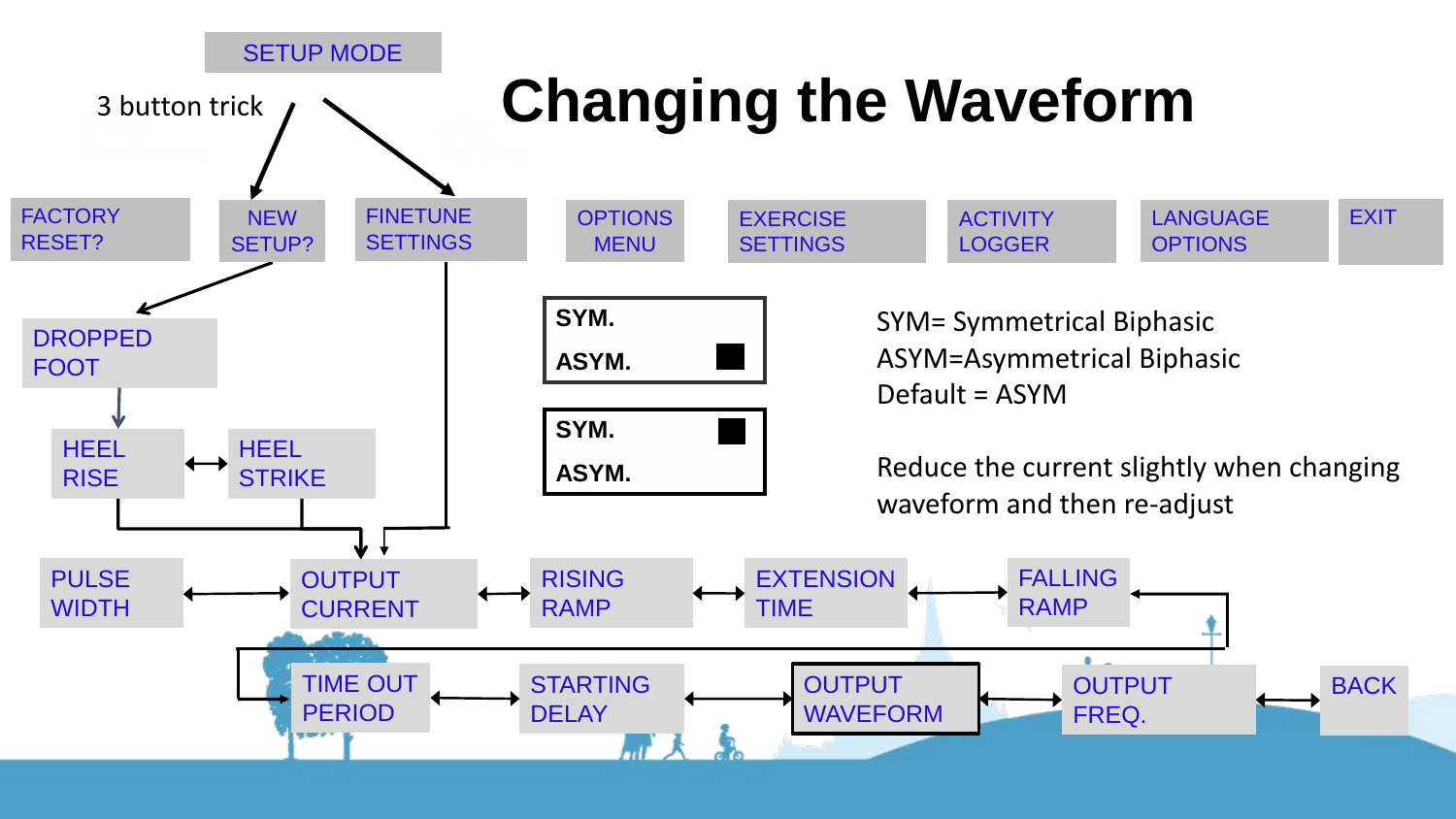#### **Deciding which wave form to use? (Old thinking)**

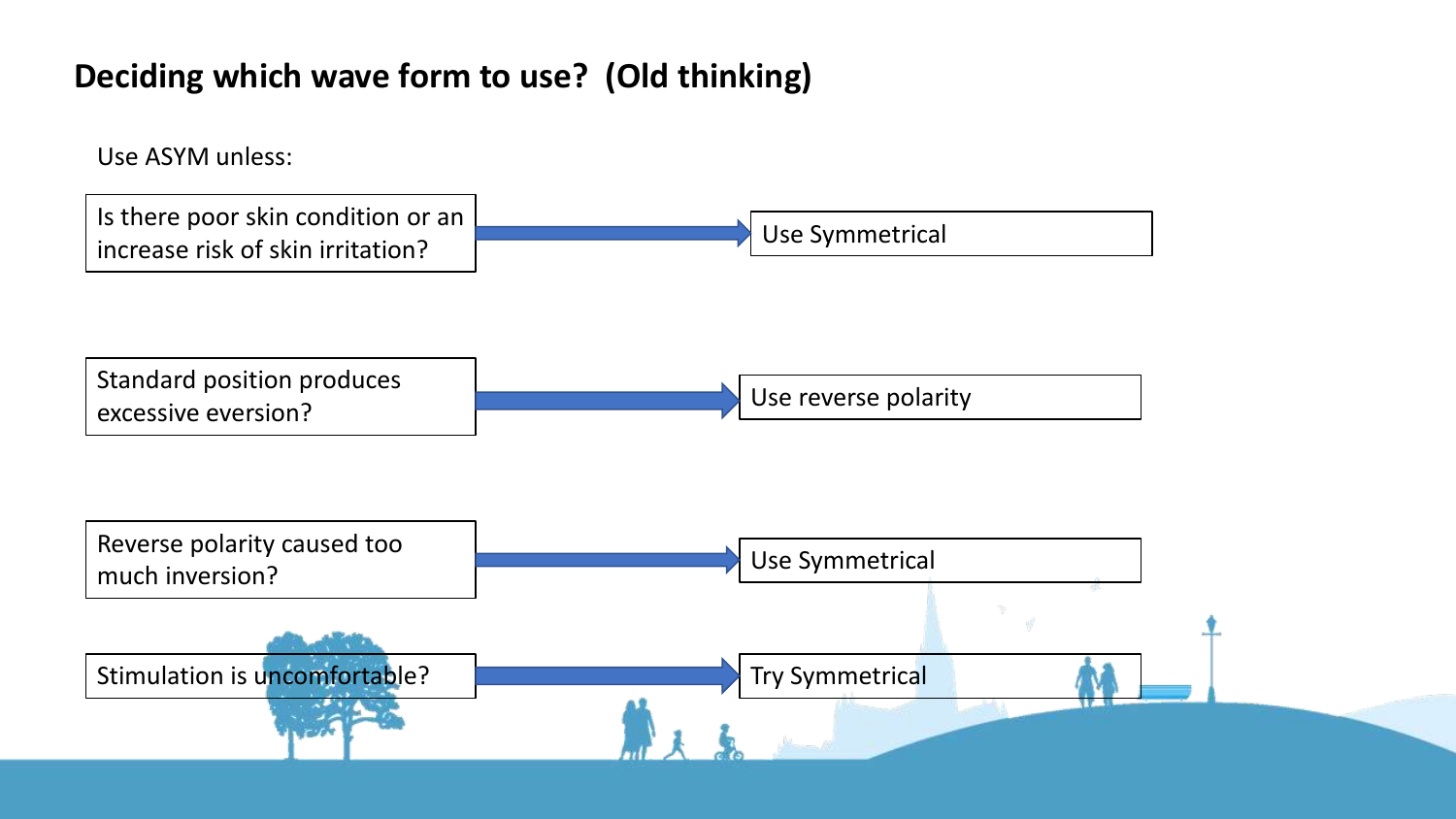#### **Deciding which wave form to use? (My clinical practice)**

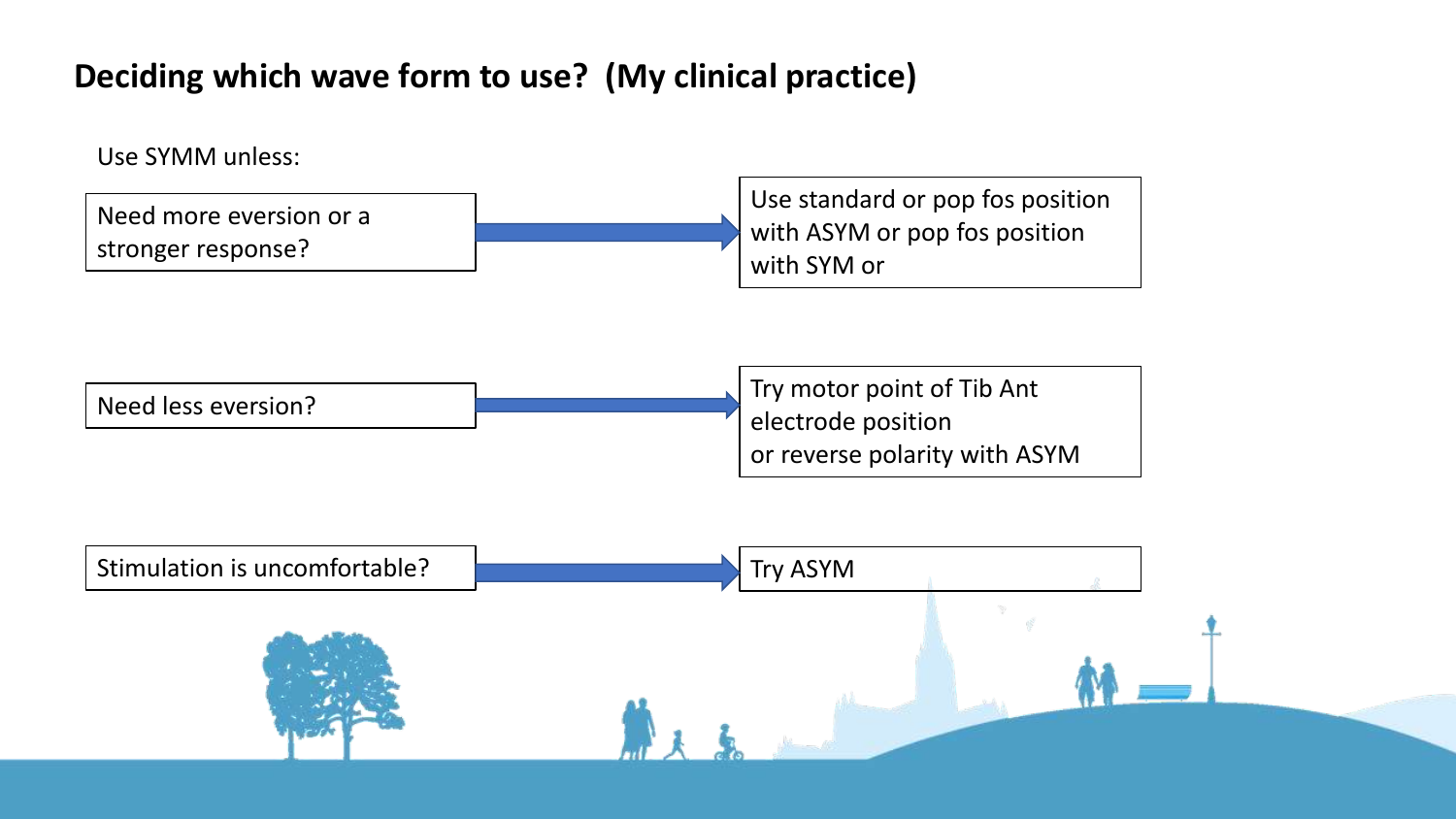#### **Use of Ramps and Clinical Reasoning**

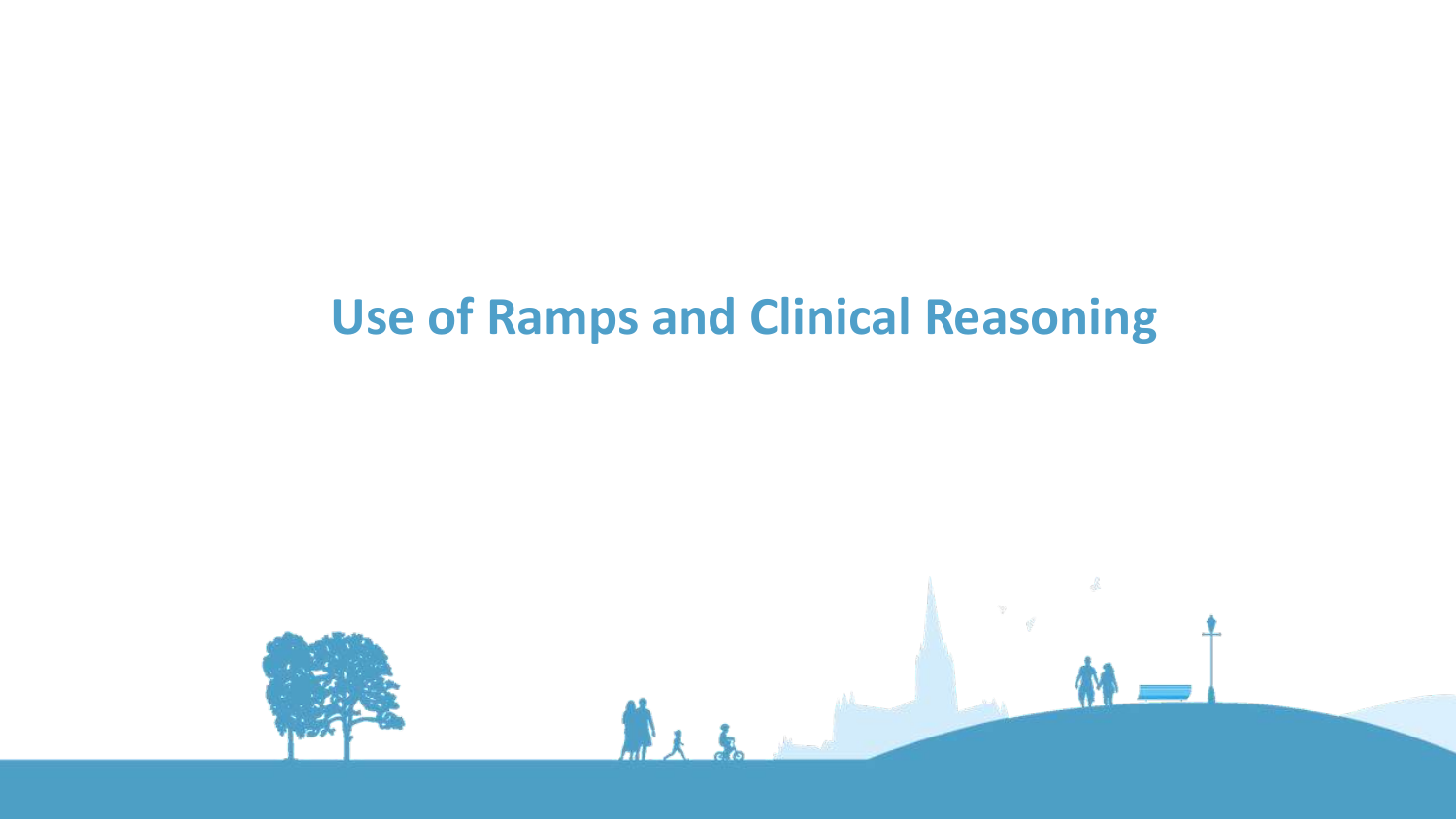#### Biomechanics of lower leg in gait

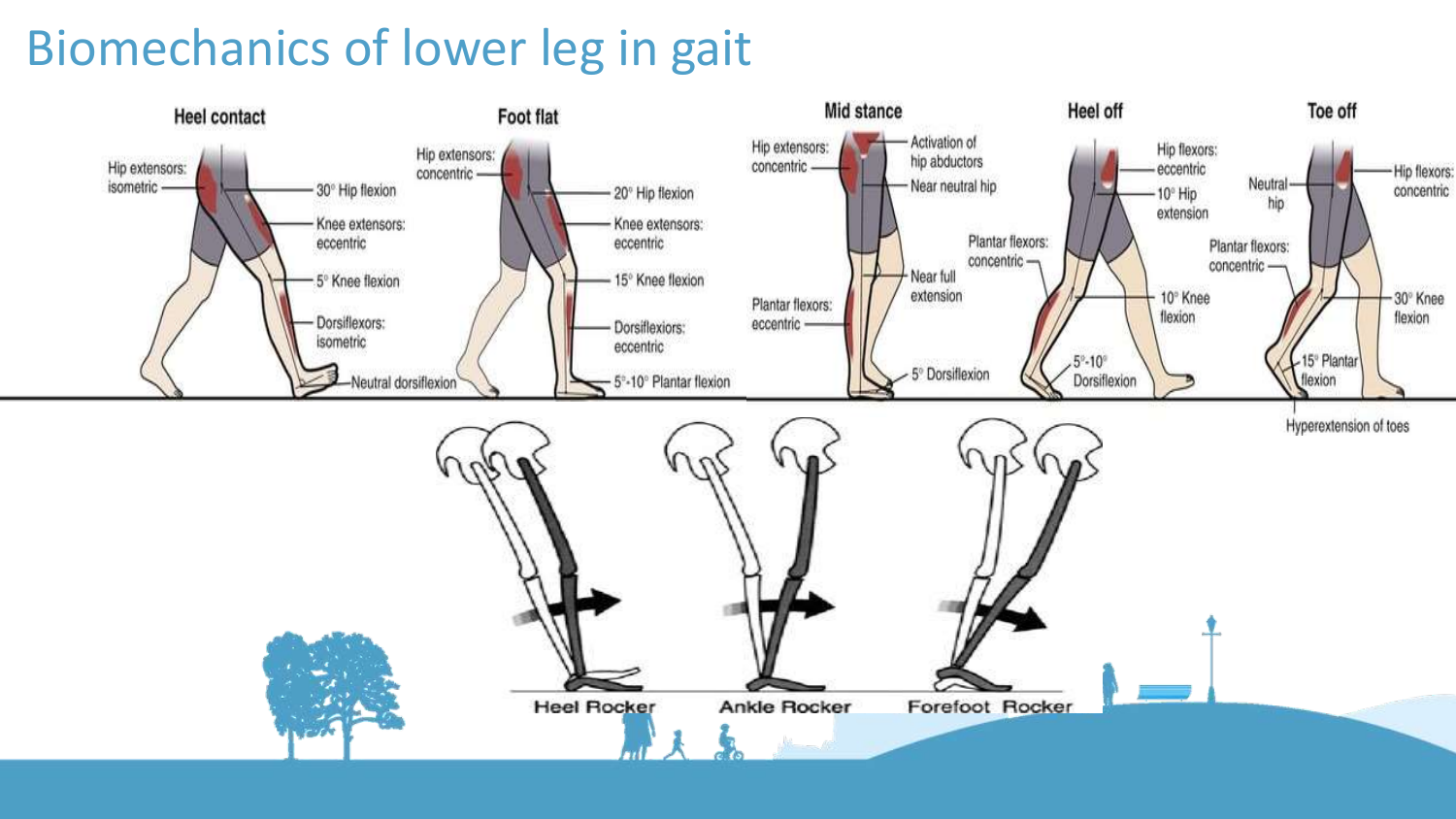#### Stretch Reflex

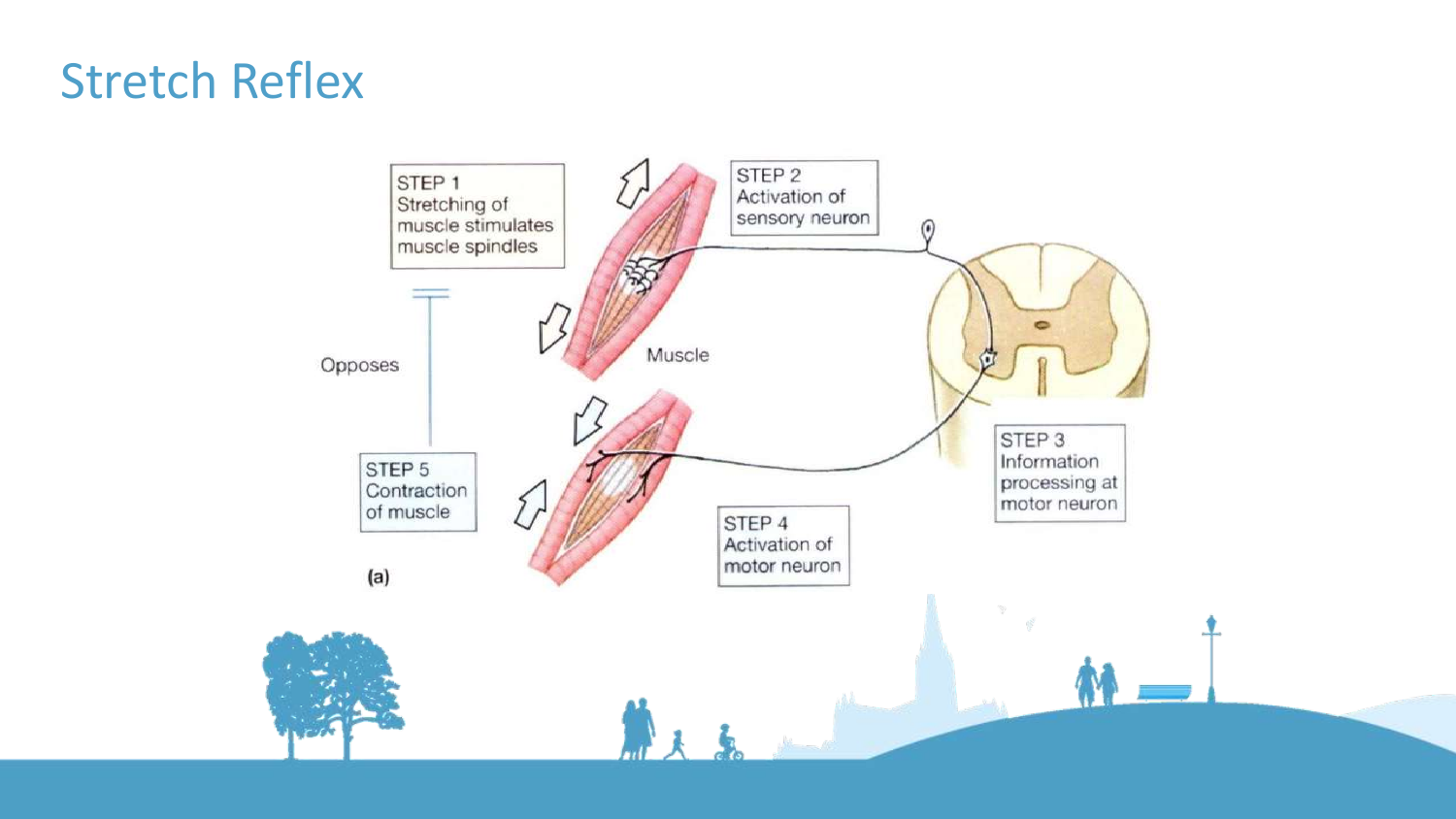#### Reciprocal Inhibition

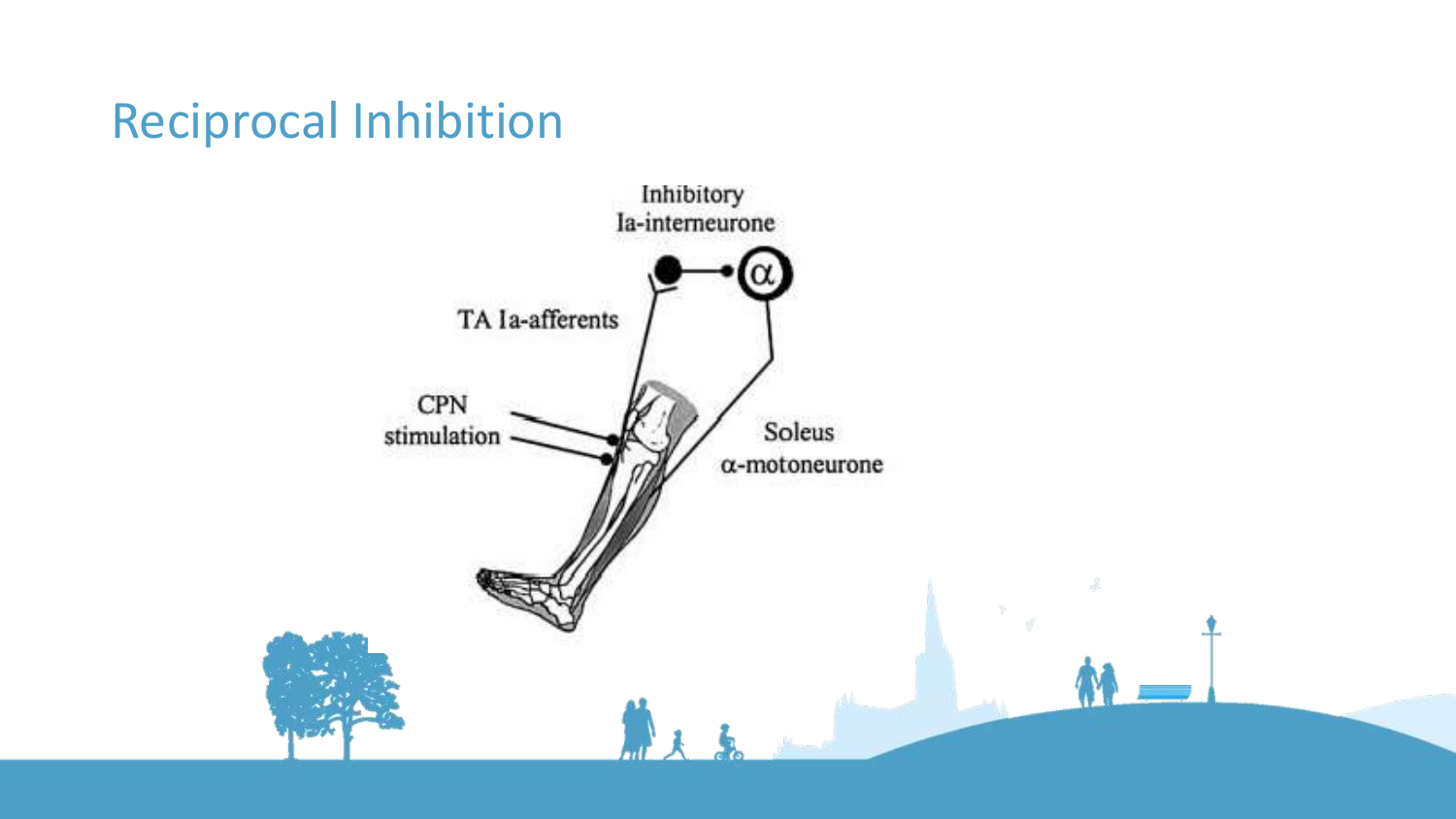#### Simulation Envelope

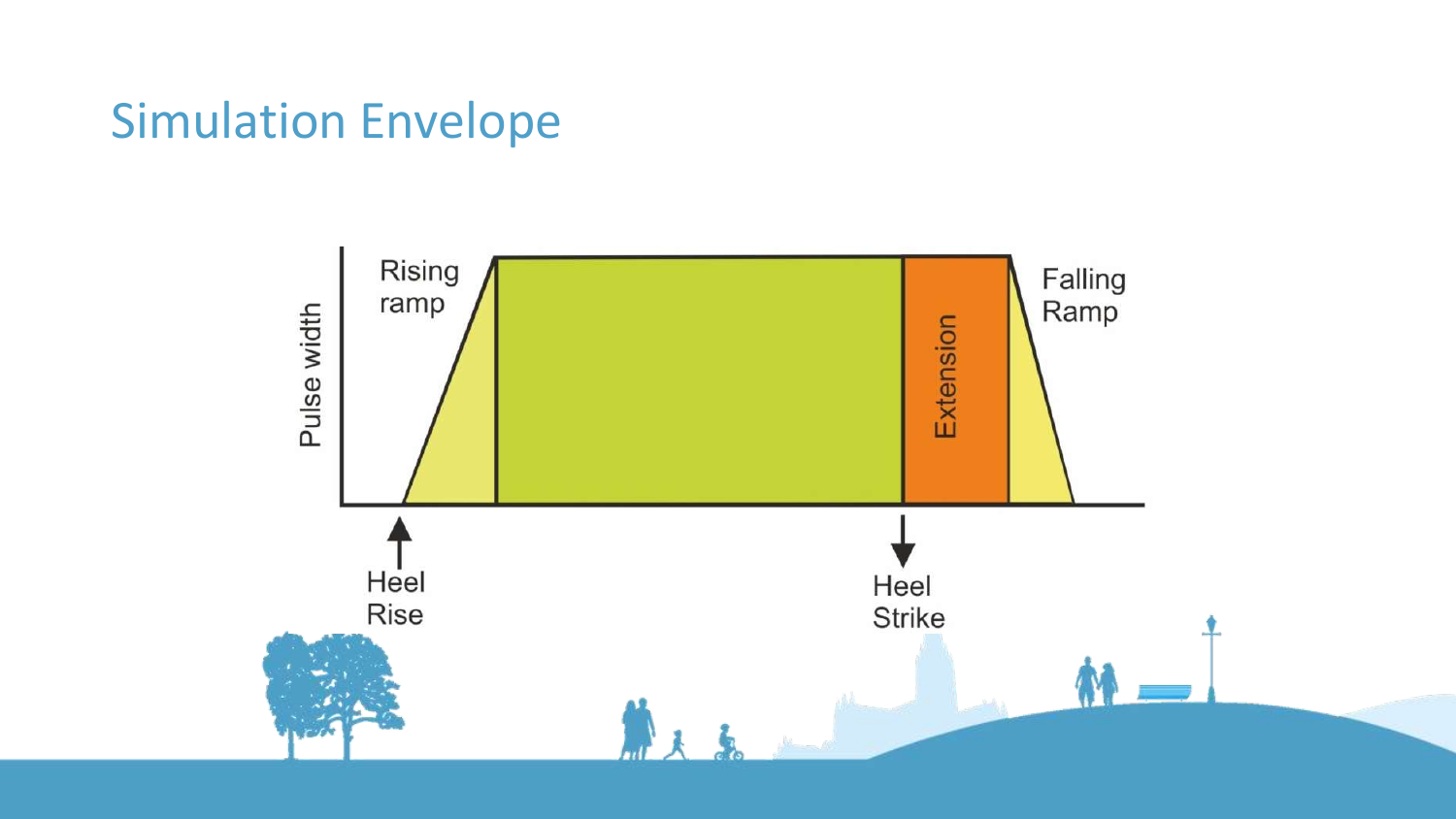### Rising Ramp

- Starts at heel rise depending on placement of footswitch (assuming f/switch is under the affected leg)
- The timing of the rising ramp can impact on:
	- Speed of foot lift
	- Spasticity
	- Push off

| <b>Long Rising Ramp</b> | <b>Short Rising Ramp</b>    |
|-------------------------|-----------------------------|
| Allow push off          | Increase speed of foot lift |
| Reduce stretch reflex   | Aid withdrawal reflex       |
| Aid sensory response    |                             |

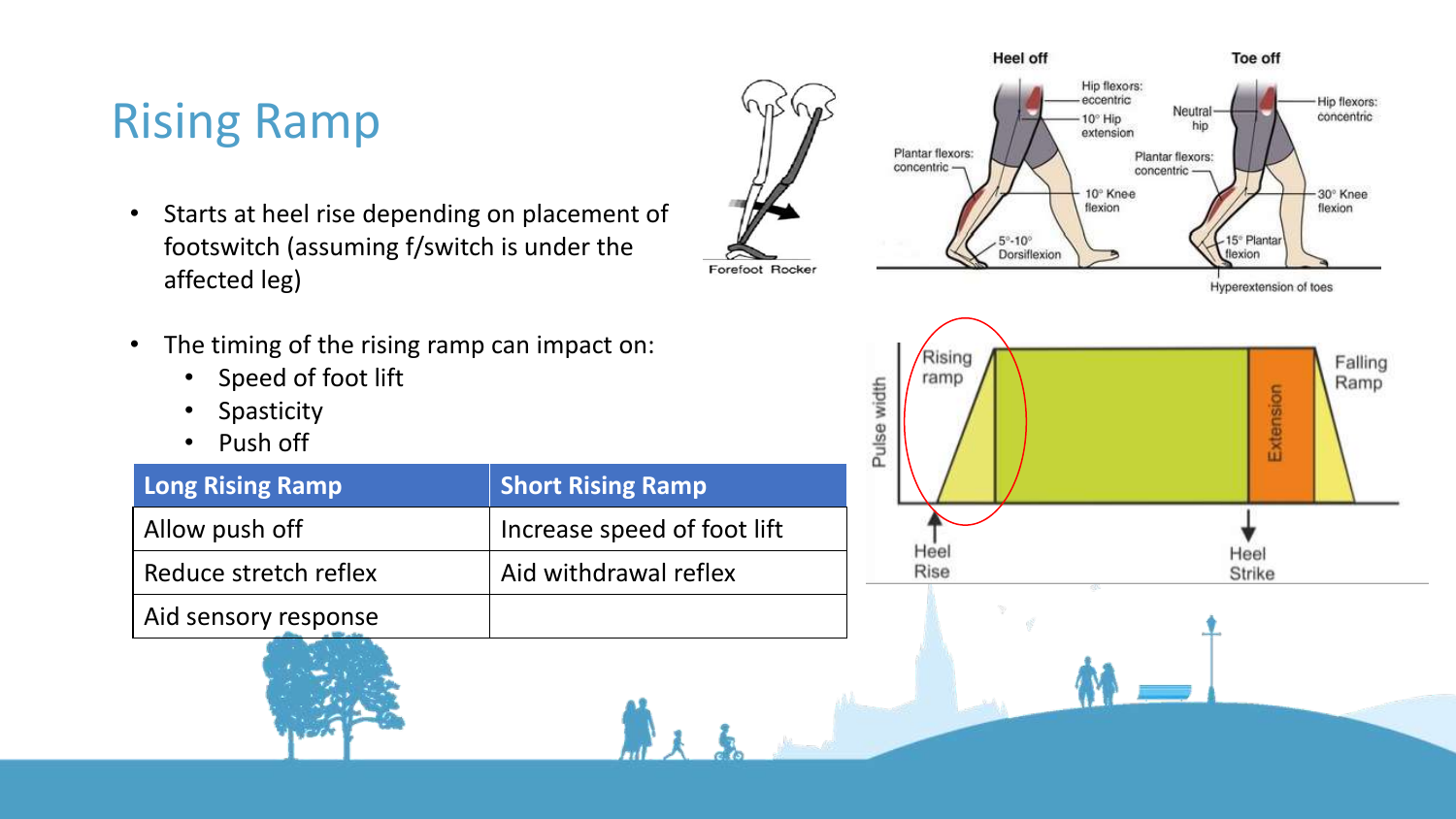#### Extension Phase

- Starts at heel strike and maintains stimulation for a given period in order to:
	- help control the lowering of the foot to the floor and translation of the tibia forward, thereby reducing foot slap
	- Aid ankle stability if you activate peronei (consider electrode position)
- Clinically need to consider the following:
	- Tibialis Anterior works eccentrically so need to ensure a strong enough level of stimulation
	- Weakness in the Plantarflexors can result in lack of knee extension in mid to terminal stance and at mid stance dorsiflexors are inactive